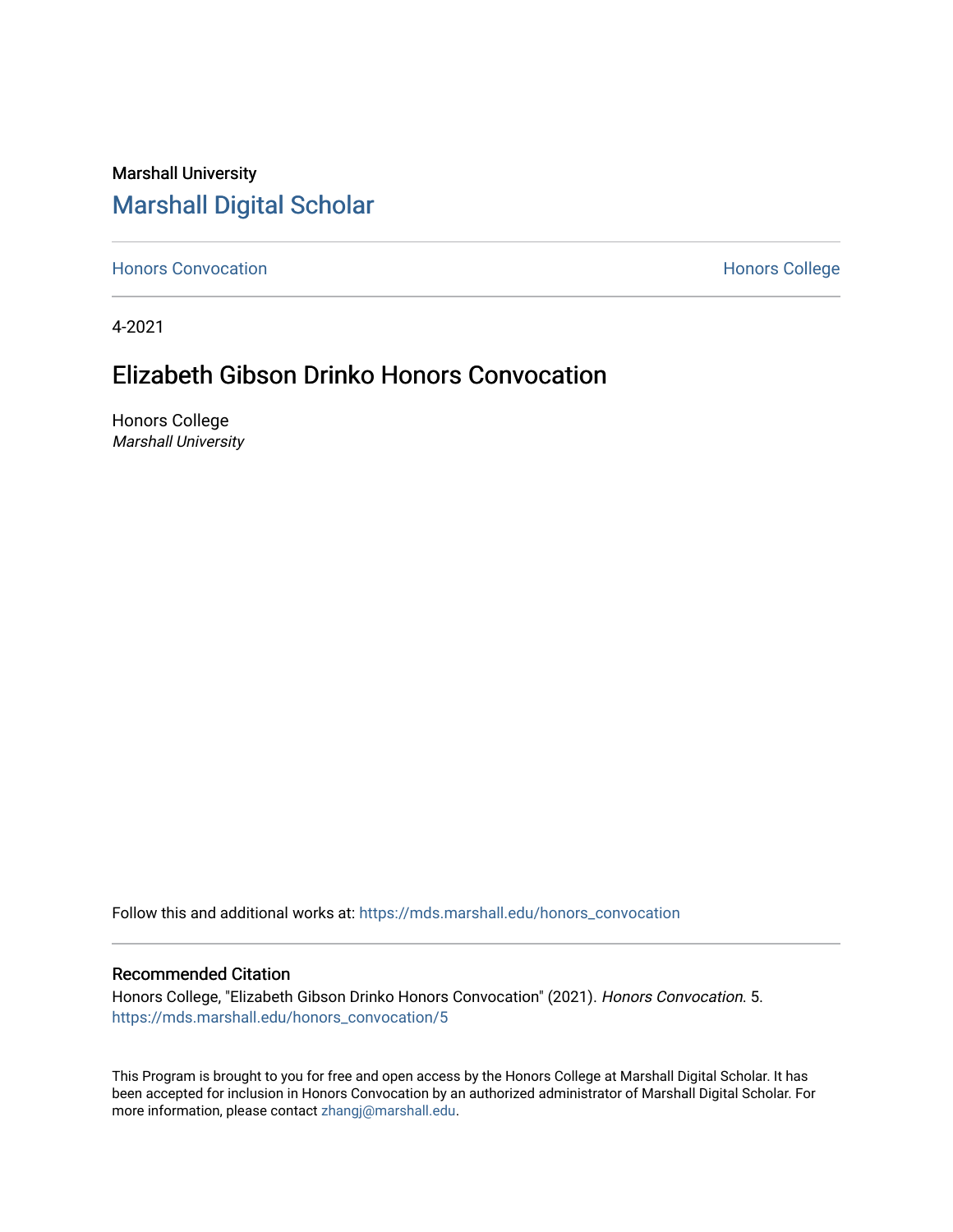

Elizabeth Gibson Drinko



AWARDS PROGRAM 2020-2021 ACADEMIC YEAR

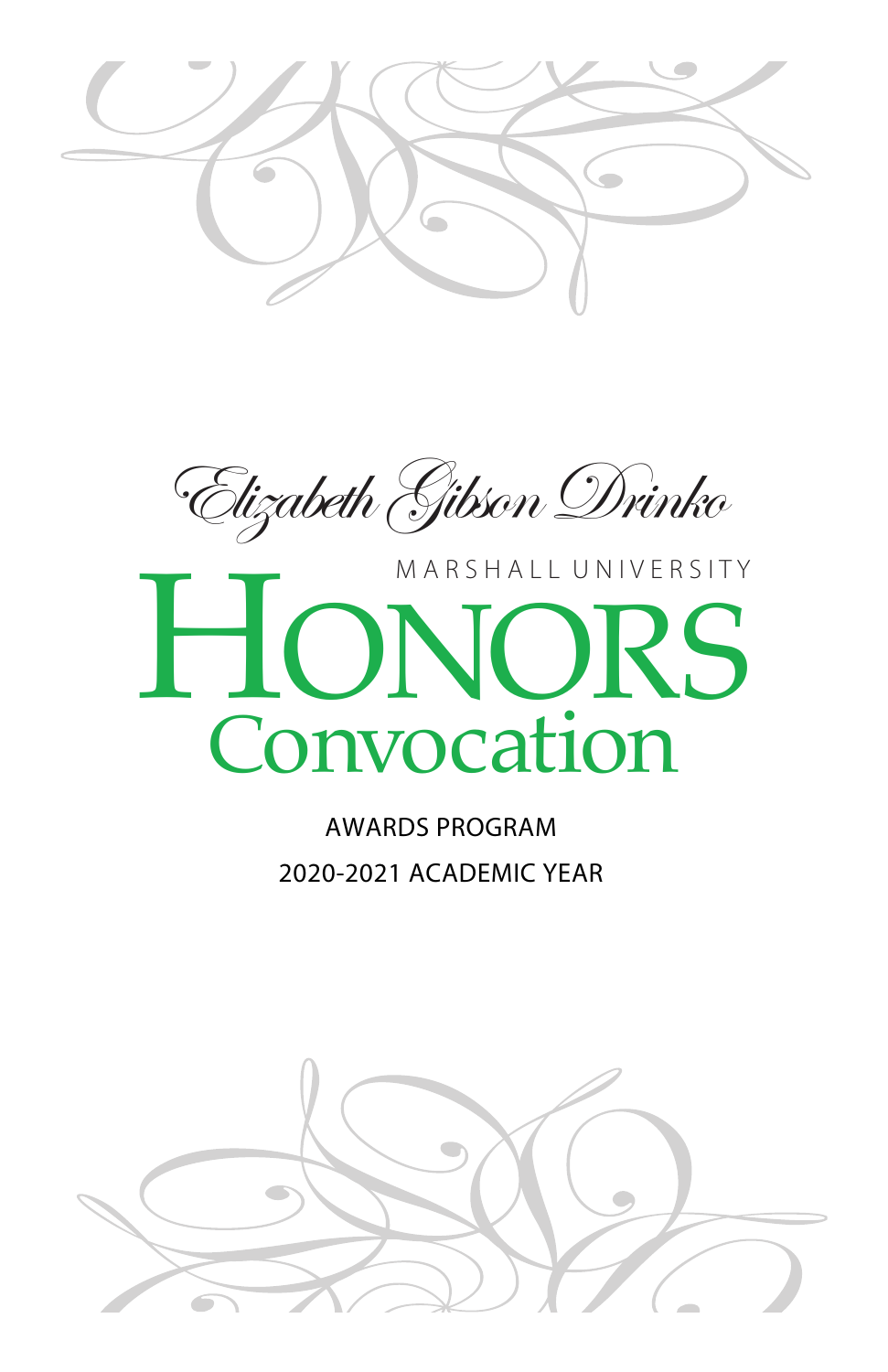![](_page_2_Picture_0.jpeg)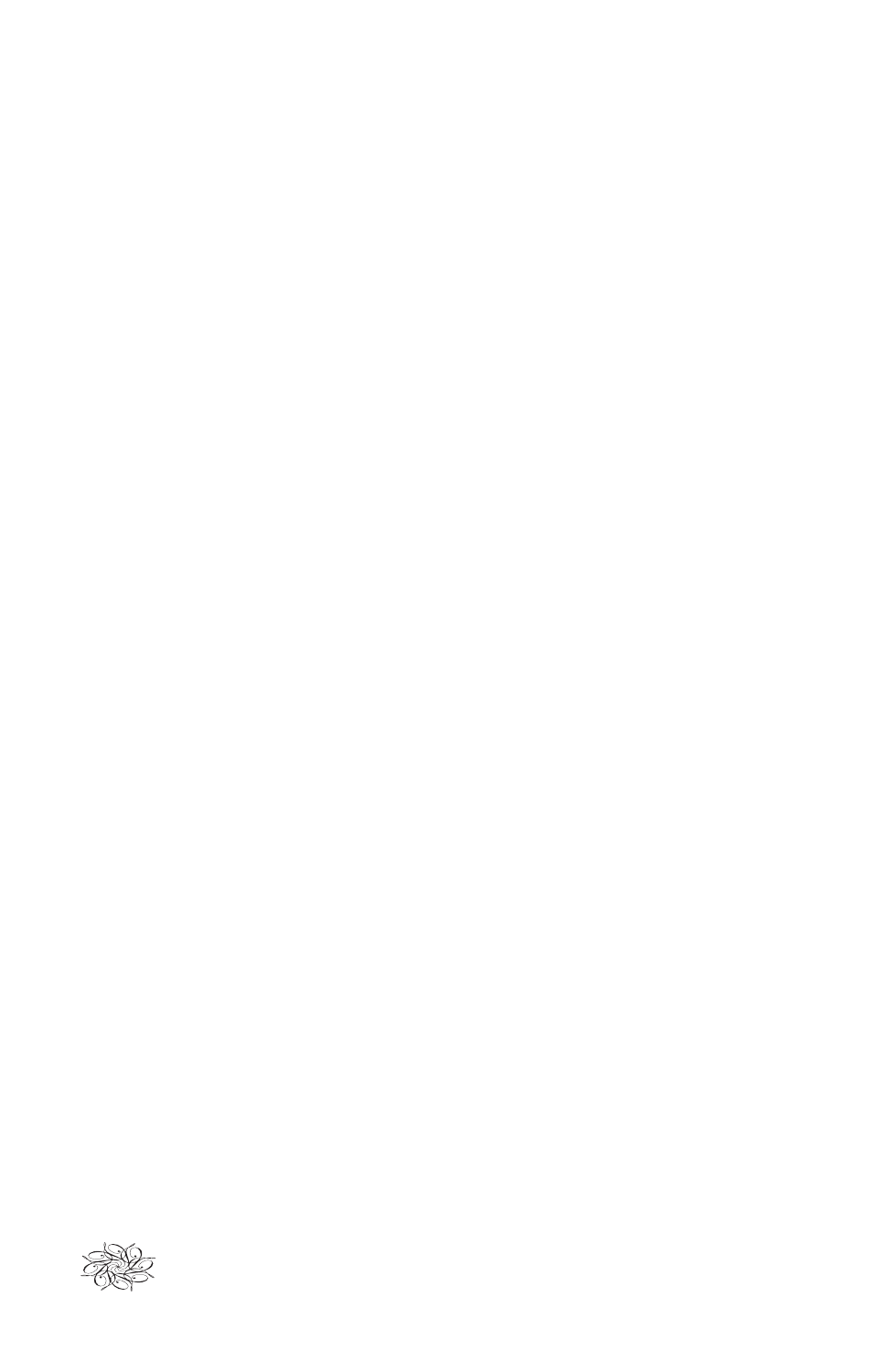## **ELIZABETH GIBSON DRINKO 1922-2010**

![](_page_3_Picture_1.jpeg)

The annual Honors Convocation is named for **Elizabeth Gibson Drinko**, a longstanding supporter of academic programs at Marshall University, including the activities of the Drinko Academy.

A native of Pittsburgh, Pennsylvania, she graduated in 1940 from Crafton High School, where she was a member of the YMCA Leader Corps, the National Honor Society, the French, Spanish and Latin clubs, Girl Reserves, and a class officer in

her junior and senior years. She earned a baccalaureate degree in psychology from Westminster College in New Wilmington, Pennsylvania, where she was a member of Beta Sigma Omicron (now Zeta Tau Alpha), the Panhellenic Council, the acrobatic swim team, the YWCA and May Court. She served an internship at the Neuropsychiatric Institute of Living in Hartford, Connecticut.

In 1946, Elizabeth married John Deaver Drinko, a Cleveland attorney and graduate of Marshall University. Together they had four children, eleven grandchildren and five great-grandchildren.

Libby Drinko was an active volunteer who held offices in the United Presbyterian Women's Group, the Cleveland Council of Panhellenic, and participated for many years in the United Presbyterian Missionary Conference, the Cub Scouts and Boy Scouts of America. Her service also included the boards of several foundations.

She was the recipient of honorary degrees from Marshall University, Westminster College and Keystone College.

The Honors College is grateful to have had such an outstanding friend and patron as Elizabeth Gibson Drinko.

![](_page_3_Picture_9.jpeg)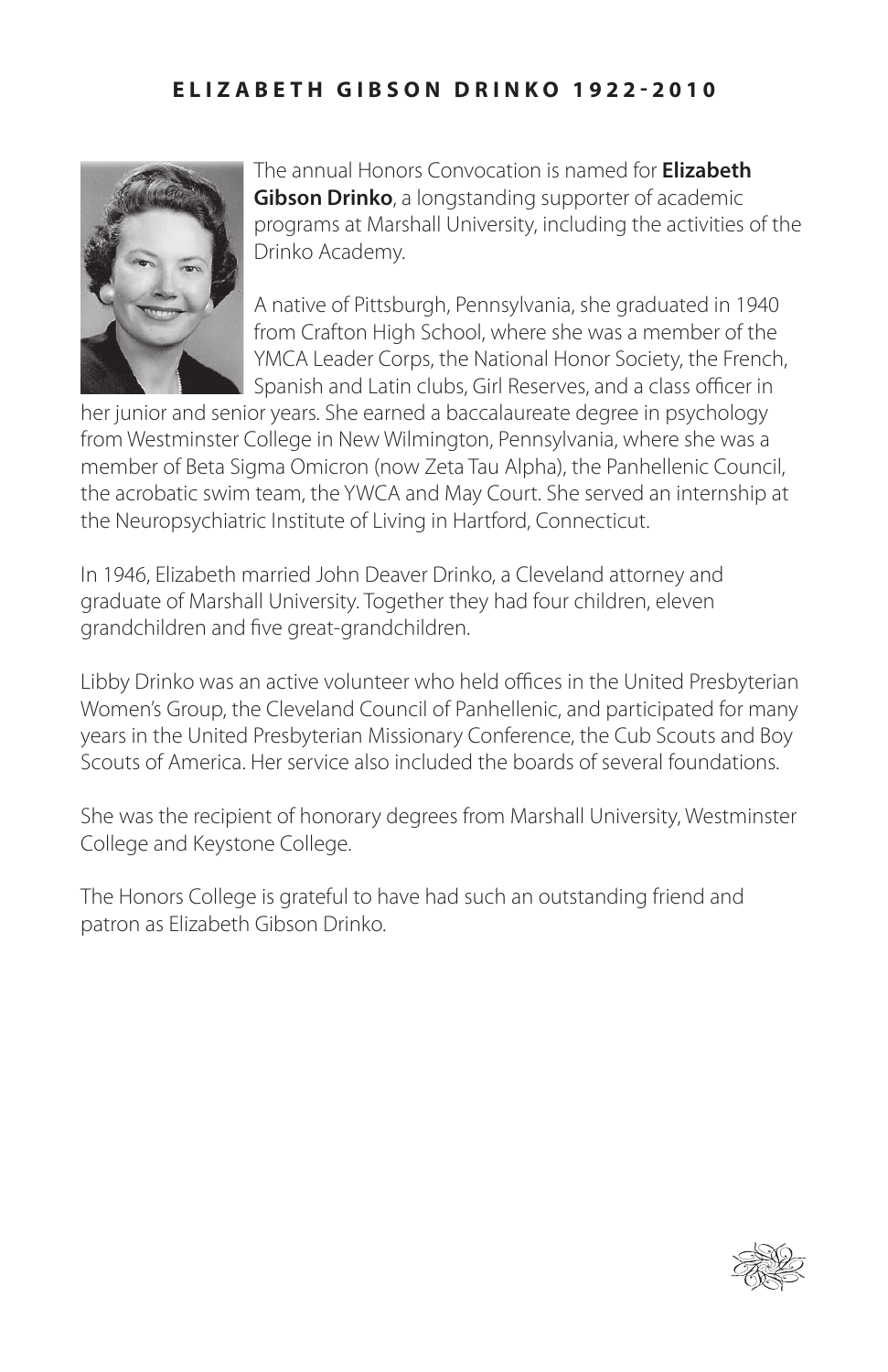## **HONORS AWARDS PROGRAM**

Near the end of the spring semester, shortly before the Marshall University Commencement, the Honors Convocation has long provided an inspiring, campus-wide celebration of exceptional undergraduate student achievement. Named in 1994 for an extraordinary friend of Marshall, Elizabeth Gibson Drinko, the evening ceremony and reception has always been a means to publicly recognize graduating students that complete a distinct curriculum of honors coursework in addition to their major programs. It is also a way to provide students at all points in their course of study special recognition and commendation for clearly and effectively demonstrated excellence in academic achievement, research, or service.

The event has given faculty from across the university a valued opportunity to formally and publicly share achievements made by outstanding undergraduate students whom they have chosen for an award in their departments. To all honored students and their parents, the university extends a hearty congratulations. We are proud to recognize the intellectual curiosity, passion for learning, and dedication to critical thinking exhibited by students listed in this program. These students have sought to test themselves and their faculty with difficult questions and in so doing developed habits that should help prepare them for what are, no doubt, challenging times.

Facilitating the annual tradition of convocation as a college since its creation in 2009 and first incoming class in 2010, the Honors College has sought to demonstrate its service and commitment to the entire academic community of Marshall. We are able to do our work for the greater good of our university community and the many communities of which our faculty and students are a part through the support of colleges and academic programs who present these awards.

Like other universities, Marshall is a community in the physical sense given that we have our own distinct land, roads, and buildings. Far more importantly, we are a community bound by much more than the shared landscape of campus. We are knitted together by shared social practices that give a fundamental rhythm to life on campus through the timing of classes throughout each day and the many co-curricular and other events that bring punctuating anticipation and new opportunities each week of every semester.

![](_page_4_Picture_5.jpeg)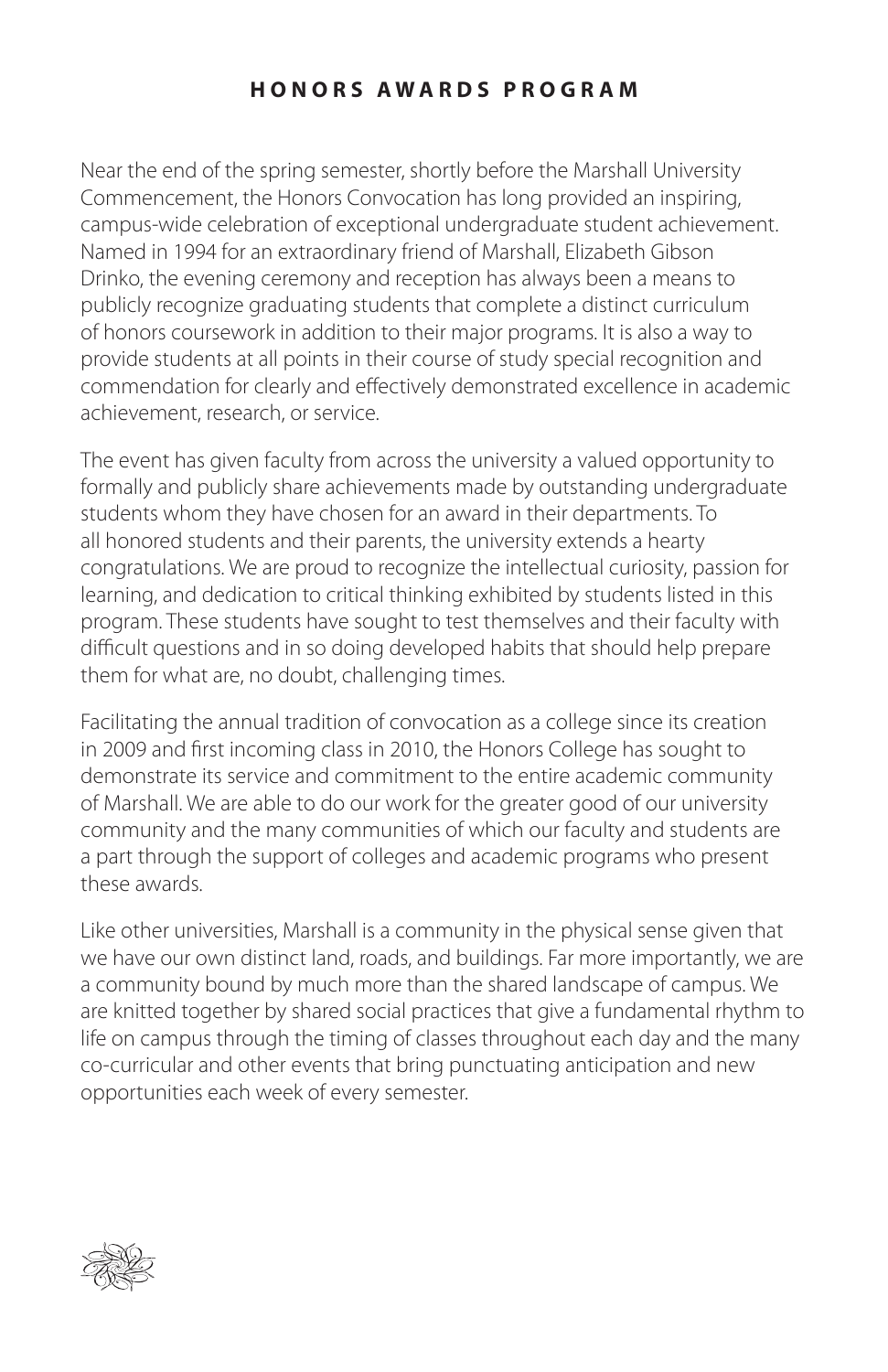## **HONORS AWARDS PROGRAM**

One year ago, together with universities around the world who were preparing to bring their communities together in collective celebration, Marshall had to face the unwelcome arrival of the novel coronavirus that is responsible for the disease we know now as COVID-19. Although remarkable success in the development of effective vaccines at an unprecedented speed offers a way back to normalcy, we are still in the midst of a pandemic that has already, and will continue to shape, the course of global history.

Last year at this time, our campus was nearly empty of people. How strange it was that all but a few students, who were sheltering-in-place in university housing, had gone home. Face-to-face classes and gatherings of virtually any kind were cancelled and students and faculty had to quickly adapt to learning remotely. Though necessary public health measures, the unsettlingly abrupt cancellations deprived the community of Marshall of many day-to-day events and special ceremonies in which we enact social and academic rituals that form the very fabric not only of everyday lives for its members—students, faculty, and staff—but also markers of essential periods of transition such as the culturally significant rites that mark completion and graduation.

Though in countless instances throughout the United States, including here at Marshall, universities have over the past year attempted to provide "alternative" means for many of these essential elements of campus life, they are not the same. We are grateful for what we have been able to do as an institution to accommodate public health mandates while providing for our students though we recognize that these many changes necessarily come up short of what we hold as the ideal. What has not changed in any way is the abundant pride that we have for the many achievements and well-earned acclaim of students and faculty listed herein. Last year, we exhorted that even as we faced a future inscribed with enhanced social, political and environmental uncertainties and complex problems for which there were no sure solutions, we could draw shared comfort from the community that is Marshall. As then, we welcome you to join us today to rededicate ourselves to providing for and drawing on our mission at Marshall to make meaningful and purposeful decisions that advance collective well-being.

![](_page_5_Picture_4.jpeg)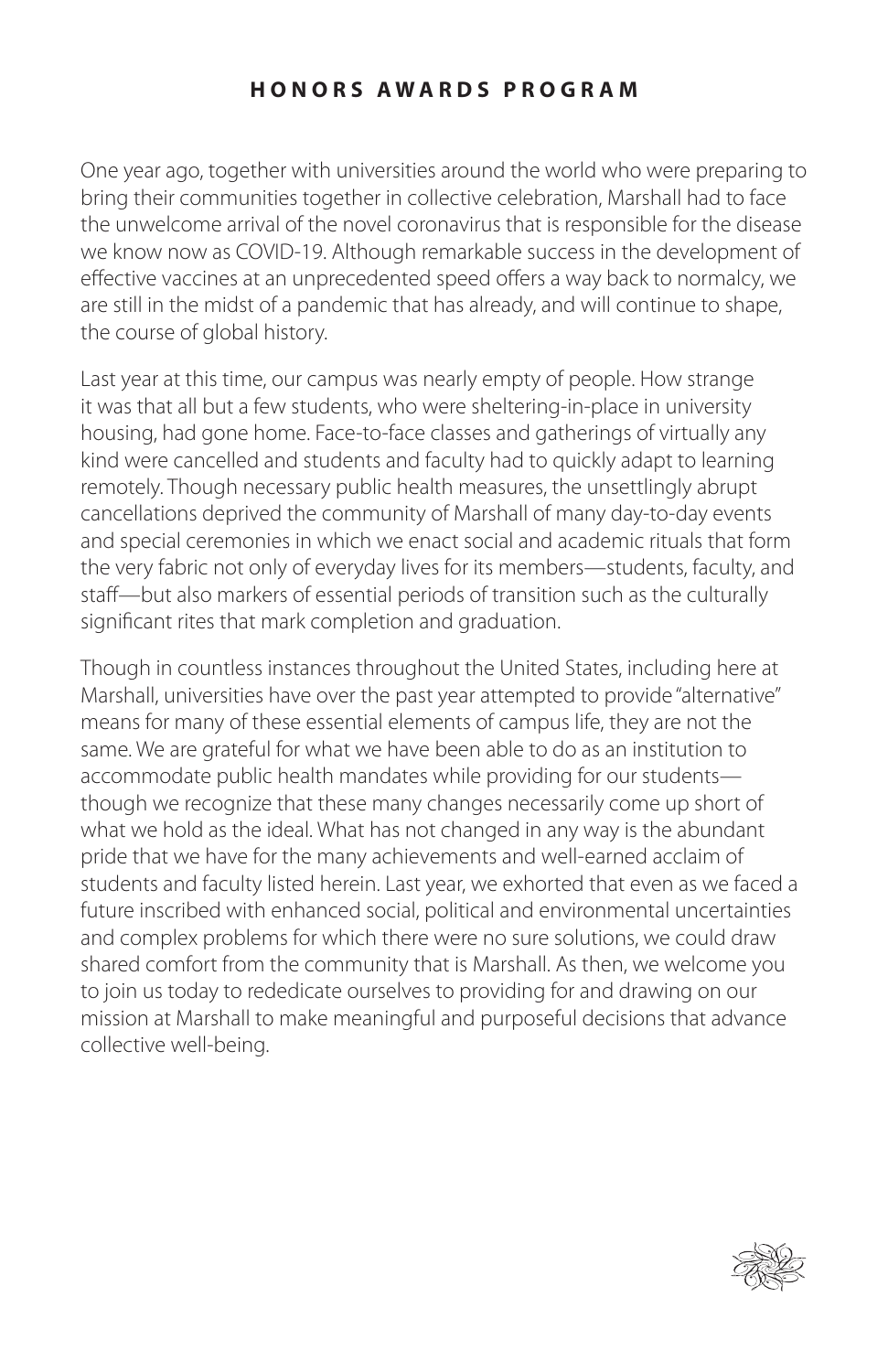## *College of Arts and Media*

*School of Art and Design*

**Outstanding Undergraduate Bachelor of Fine Arts, Visual Art, concentration Graphic Design**

Jacob Wood ~

**Academic Achievement Bachelor of Fine Arts, Visual Art, concentration Ceramics**

Raigan Hagerman

**Academic Achievement Bachelor of Arts, concentration Art Education** Alyssa Lott

**Academic Achievement Bachelor of Fine Arts, Visual Art, concentration Sculpture**

Zane (Benjamin) Pinson

### *School of Journalism and Mass Communications*

**Academic Achievement in Journalism Video Production** Grant Goodrich

**Academic Achievement in Advertising/Public Relations** Emma Kaufman Sydney Wyer

**Outstanding Undergraduate in Journalism Broadcast** Taylor Huddleston

**Academic Achievement in Journalism Sports** Grant Goodrich

**Academic Achievement in Journalism Multimedia** Blake Newhouse

**Outstanding Undergraduate in Video Production** Kadin Tooley

![](_page_6_Picture_17.jpeg)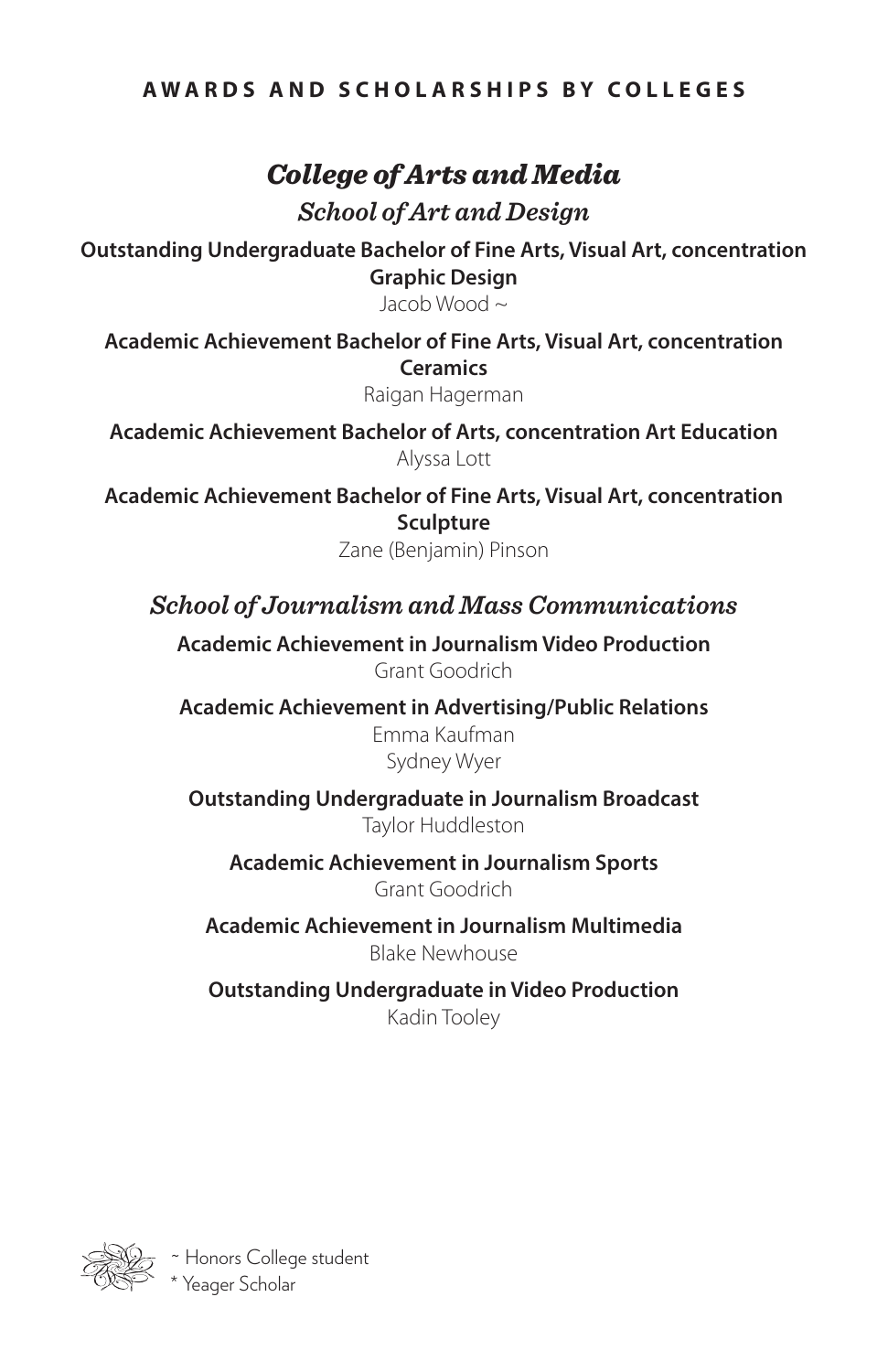## *School of Music*

**Belle and Lynum Jackson Award** Natalya Smith

> **Paul A. Balshaw Award** Jeffrey Hutchinson II

**Outstanding Senior Award** Hunter Blankenship

**Music Student Service Award**

Cayce Murphy

## *Theatre*

**Outstanding Undergraduate**

Ali Fletcher Moira Williamson

**Academic Achievement in Theatre BFA Production** Ty Baker

**Academic Achievement in Theatre BA**

Jennifer Lewis  $\sim$ Emily O'Neal Kendra Williams

## *College of Education and Professional Development*

**Academic Achievement in Early Childhood Education** Karissa Cochran

## *College of Engineering and Computer Science*

## *Applied Science & Technology*

**Outstanding Undergraduate Occupational Safety/Health**

Rachel Bush

## **Academic Achievement Occupational Safety/Health**

Danielle Berry Megan Hall Jared Terry Tyler Yocom

![](_page_7_Picture_22.jpeg)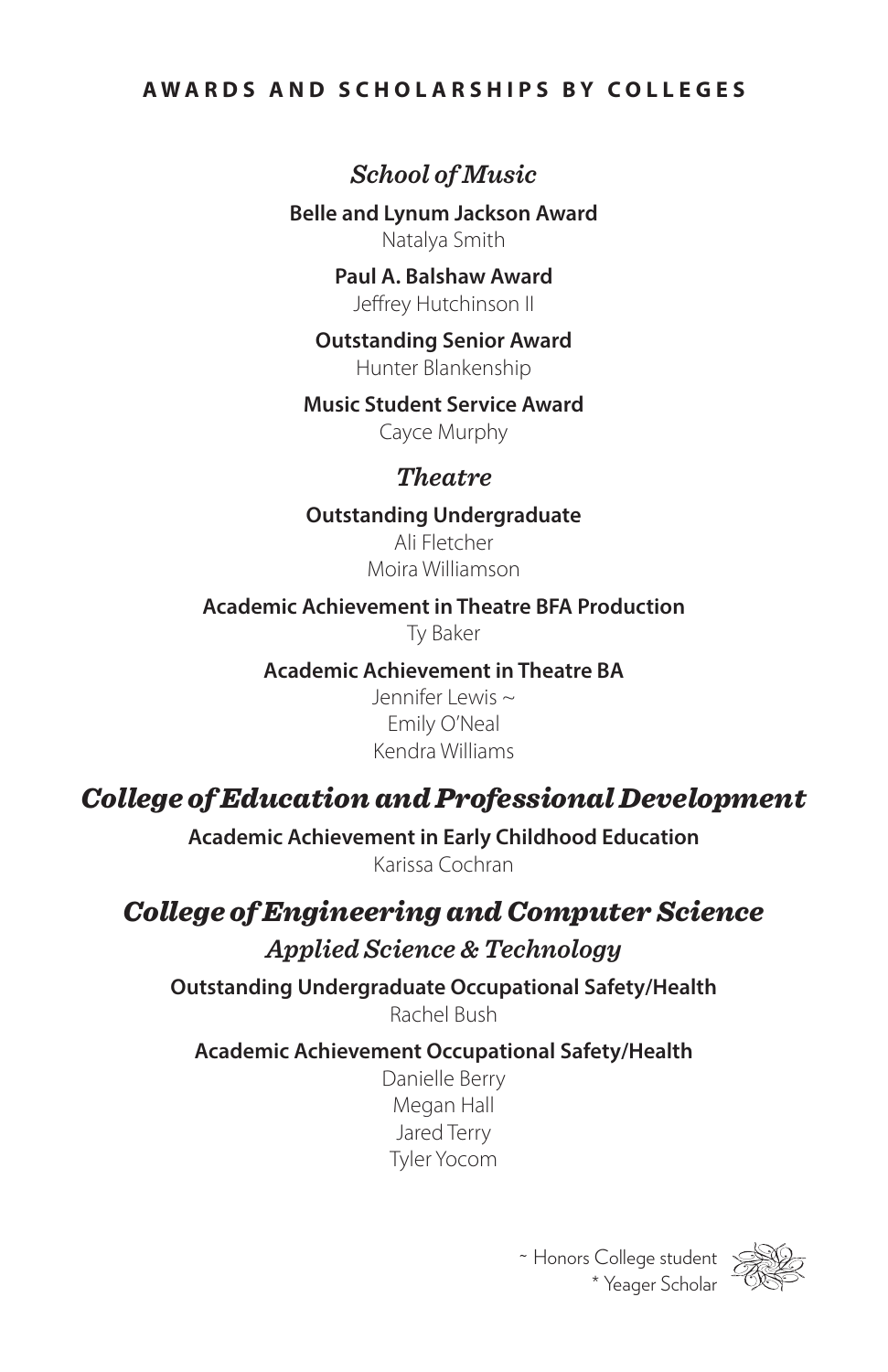## *Computer Sciences and Electrical Engineering*

#### **Outstanding Undergraduate**

Skylaar Mease ~

#### **Academic Achievement**

Brian Farley Eric Shoemaker Trystan Willard

#### **Outstanding Leadership Award**

Caleb Johnson

#### **Community Service Award**

Bailey Protzman Civil Engineering

## **Outstanding Undergraduate in Civil Engineering**

Elisabeth Roberts

### **Academic Achievement in Civil Engineering**

Jonathan Geis Victoria Peyton Michael Schwartz Adam Stratton Caleb Wise

## *Mechanical Engineering*

#### **Academic Achievement in Mechanical Engineering**

Brittany Ballengee Zachary Preston Cole Klemstine  $\sim$ Olivia Rogers \*

## *College of Health Professions*

*Clinical Laboratory Sciences*

**Outstanding Undergraduate in AAS in Medical Laboratory Technology MLT** Jessyca Conatser

**Outstanding Undergraduate in BS in Medical Laboratory Science (MLS)**

Gary Harvey

![](_page_8_Picture_22.jpeg)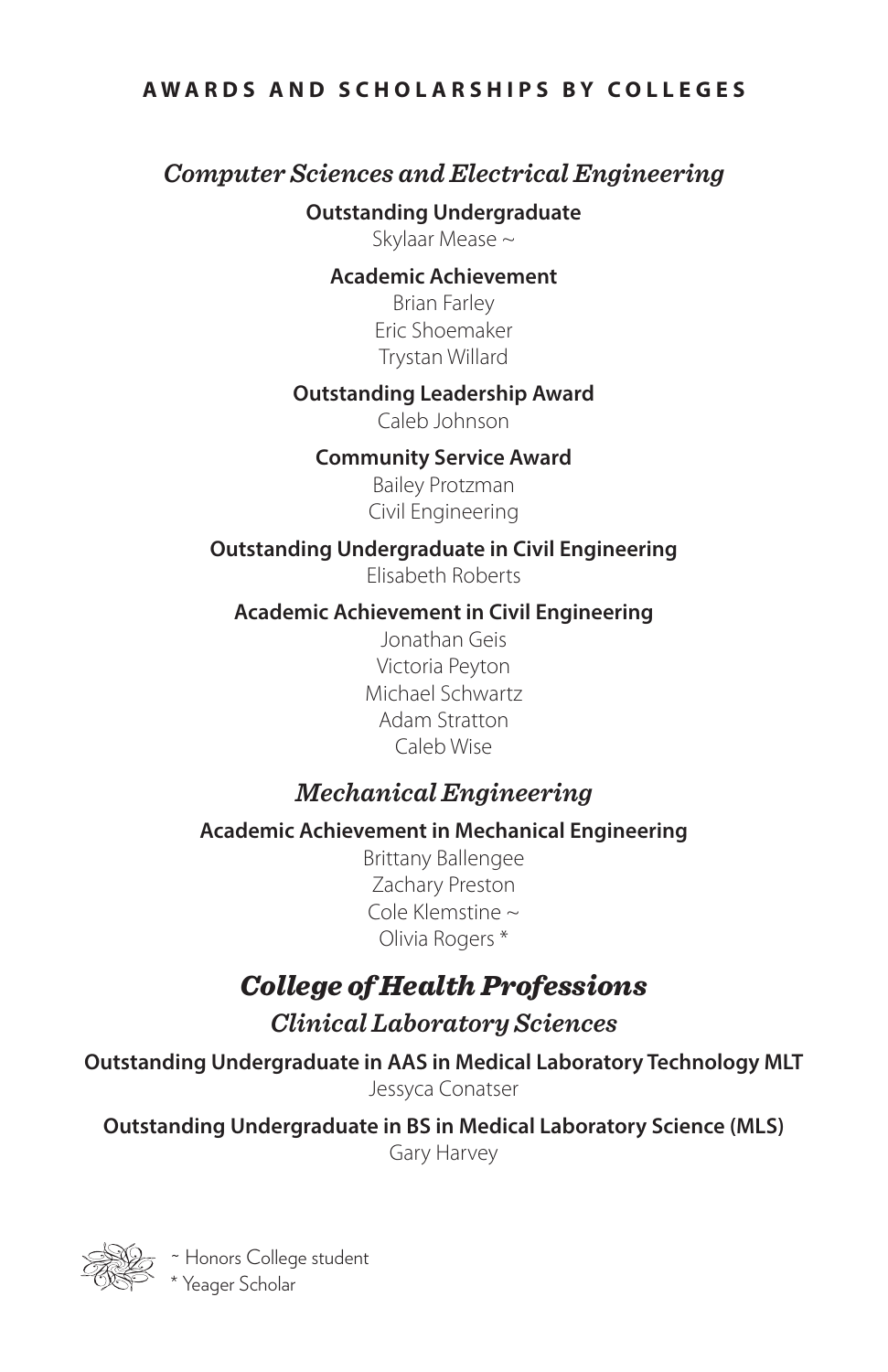## *Communication Disorders*

**Outstanding Undergraduate in Communication Disorders** Alli Buroker

**Academic Achievement in Communication Disorders**

Haylie Bryant ~ Madeline Rector ~

## *Dietetics*

### **Outstanding Undergraduate in Dietetics**

Maggie Lane  $\sim$ Health Sciences

**Outstanding Undergraduate in Health Sciences** Bouthiana Fathallah \*

## **Academic Achievement in Health Sciences**

Lexi Adkins \* Breanna Daniels Loryn Forney Destanie Neal Tyrese Selinger

## *School of Nursing*

## **Academic Achievement BSN**

Cobie Bowers Allison Short

## *Social Work*

## **Outstanding Undergraduate in Social Work**

Sierra Rexrode

## **Academic Achievement in Social Work**

Morgan Duffy Josh Grube Kyla Harvey Markeisha Ross

![](_page_9_Picture_20.jpeg)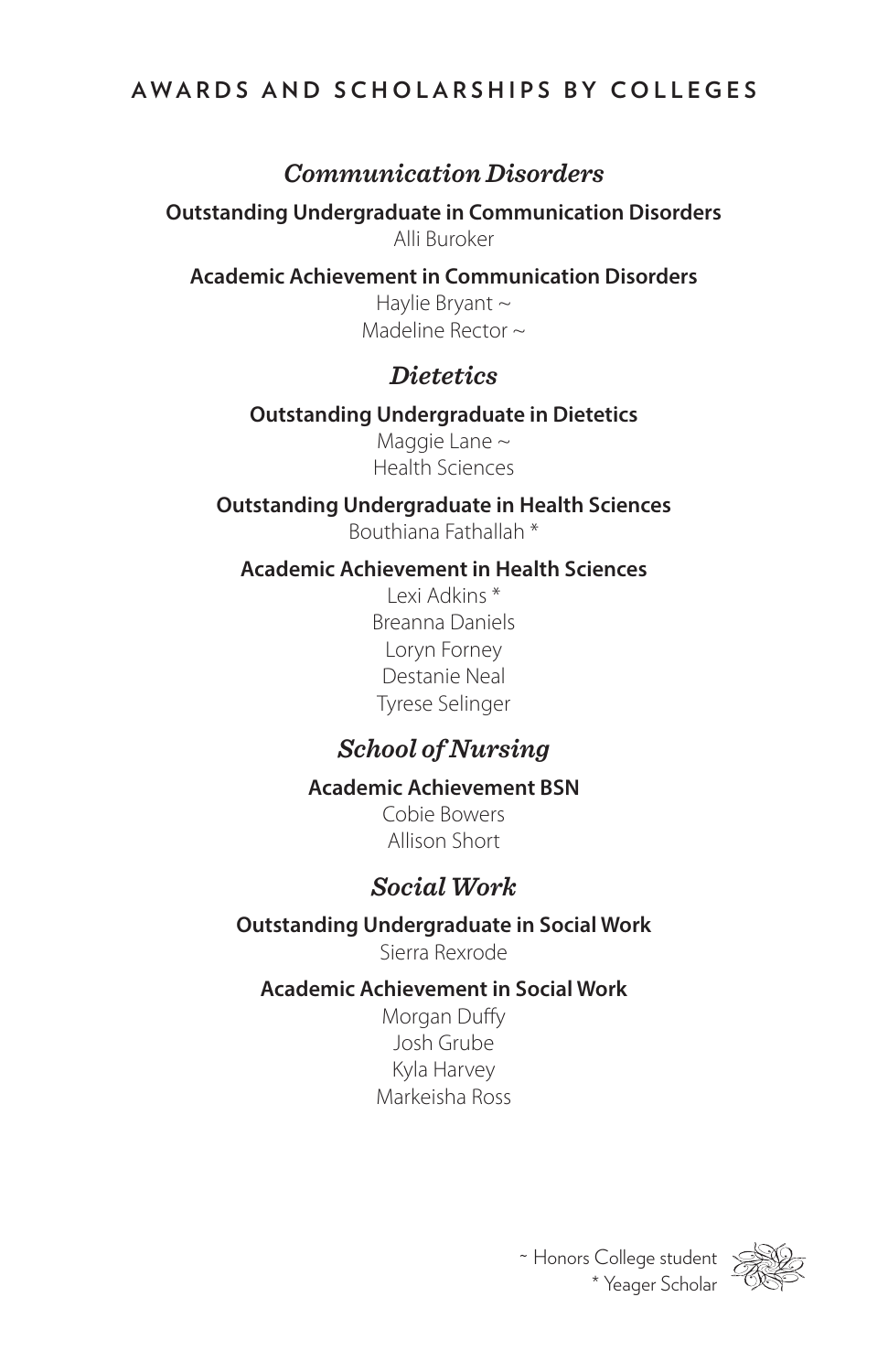# *College of Liberal Arts English*

**Edmund Taft Award for Outstanding English BA Student** Lily Jurskis \* RaJon Staunton

**Shirley Lumpkin Award for Best English Education Major** Cat Watson

**Mary Moore Award for Best Creative Writing Major** RaJon Staunton

**John Teel Award for Best Literary Studies Major** Lily Jurskis \*

**Outstanding Undergraduate in Professional Writing** Michaela Randolph

> **Award for Best English-Generalist Major** Ivy Scoville ~

## *Sociology & Anthropology*

**Academic Achievement in Sociology** Paris Fairfax

**Academic Achievement in Anthropology** Abi Taylor

**Outstanding Undergraduate in Sociology (Service)** Matthew Adkins

**Outstanding Undergraduate in Anthropology (Service)** Gara Fleming

## *Geography*

**Sam E. Clagg Scholarship Tuition Waiver 2021-2022** David Lockard

> **Sam Clagg Award – Stipend** Carly McGhee

**Academic Achievement in Geography**

Jasper Ball Nate Crum Jacob Glandon

![](_page_10_Picture_18.jpeg)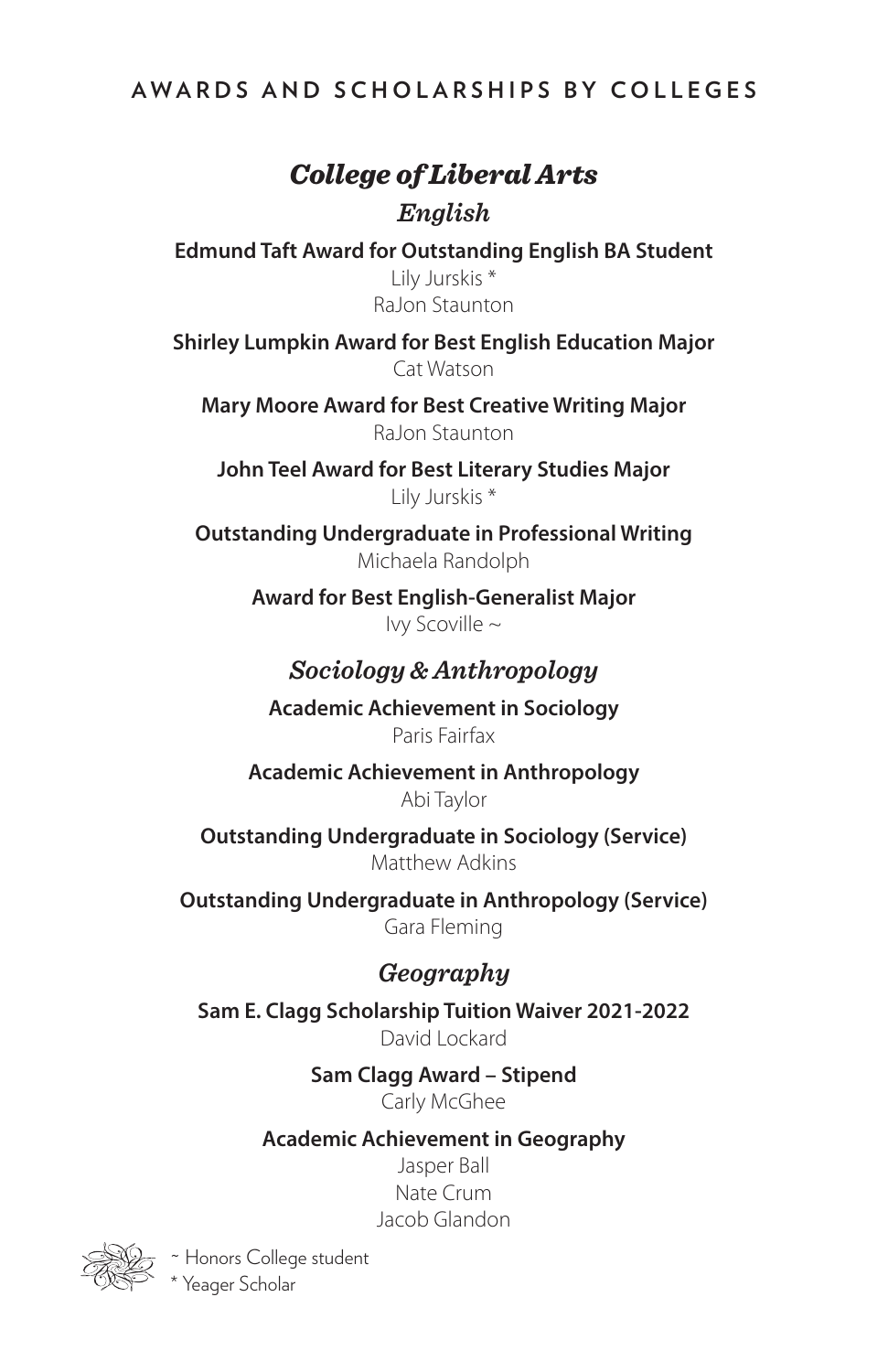*Humanities, Classics and Religious Studies*

**Outstanding Undergraduate in Classics** Phoebe Stanley

**The Cleobis Ancient Greek Construal Award** Sara Hensley

**The Biton Ancient Greek Grammar Award** Thomas Kessler

**The Hoy Latin Prize for Best Intermediate Latin Student** Alison Callicoat

> **Maier Latin Scholarship** Celeste Maddy ~

**Outstanding Undergraduate in Religious Studies** Wade Sullivan ~

## *College of Science Biological Sciences*

**Outstanding Undergraduate** Ala–Eddin Al-Astal  $\sim$ Jessica Crislip Emma Myers ~

## *Chemistry*

**Outstanding Graduating Chemist** Joshua Davis ~

**Outstanding Senior Chemist** Jessica Crislip

**Outstanding Inorganic Chemist** Kerigan Parks

**Outstanding Physical Chemist** Yiannakis Lysandrou

**Outstanding Analytical Chemist** Sara Moreno ~

> **Outstanding Biochemist** Hayden O'Dell ~

![](_page_11_Picture_18.jpeg)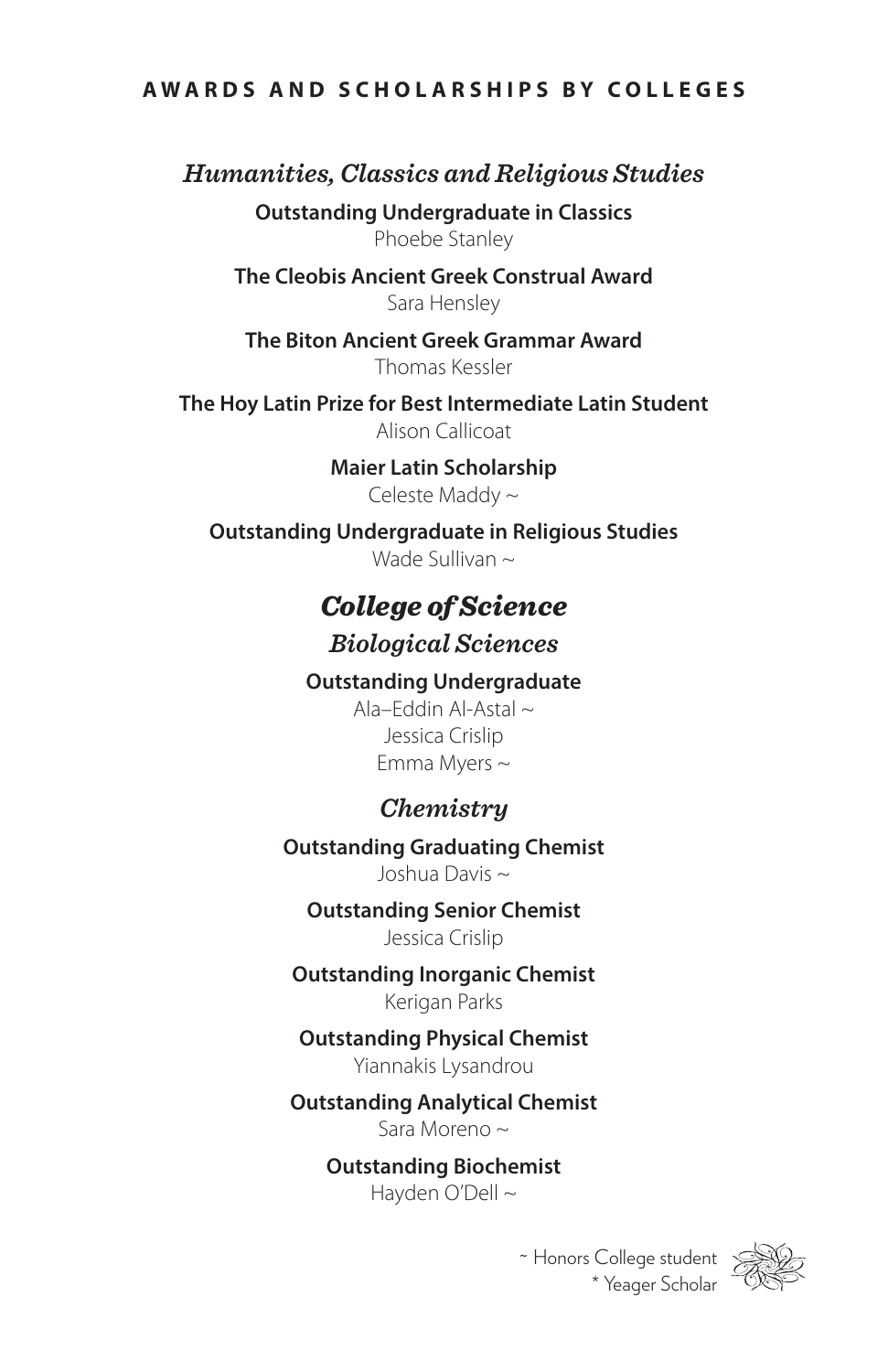**Outstanding Organic Chemist** Kara Joseph \*

**Outstanding Freshman Chemist**

Khaled El-Shazly  $\sim$ 

*Criminal Justice & Criminology*

**Outstanding Undergraduate in Criminal Justice** Kelley Barry

## *Mathematics and Statistics*

**The Lillian Hackney Award**

Chloe' Marcum ~

#### **Outstanding Undergraduates in Mathematics and Statistics**

Ryan Butcher ~ Joel Krznaric ~ Logan Rose \* Joseph Stamm Ian Waddell ~

**Betty Frame McConihay Memorial Scholarship**

Brooke Jackson

**Francis E. and William W. Beldon Endowed Scholarship** Ryan Butcher

**Sheldon and Connie Lynn Jones Scholarship**

Ryan Butcher

## *Physics*

**Outstanding Undergraduate**

Ellie Maria White  $\sim$ 

**Academic Achievement in Physics**

Alec O'Dell Peter Burbery ~ Ellie Maria White ~

## **Alva and Dixon Callihan Scholarship/John Marshall Scholarship**

Alec O'Dell Ellie Maria White  $\sim$ 

![](_page_12_Picture_23.jpeg)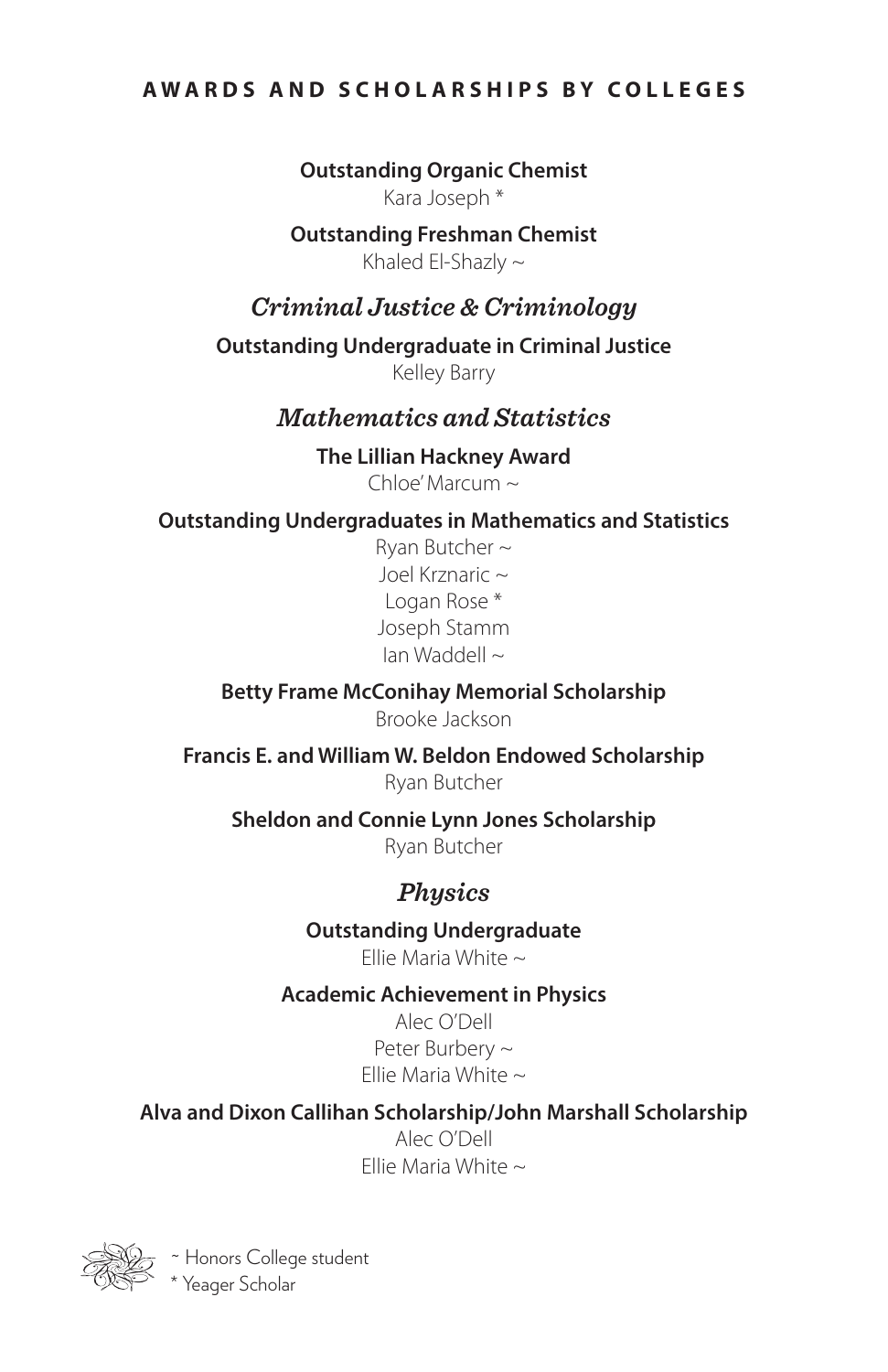### **A. Dixon Callihan, Donald C. Martin and Ralph P. Hron Memorial Physics Scholarship**

Peter Burbery ~ Alec O'Dell Bryan Vance Ellie Maria White  $\sim$ 

## *Lewis College of Business*

### *Accountancy & Legal Environment*

#### **Academic Achievement in Accounting**

Zac Boggess Olivia Freeland Phillip Sears Ashlee Smith Amanda Spry

## **Academic Achievement in Economics**

Joshua Dauber ~

#### **Academic Achievement in Finance**

William Burch Joel Krznaric ~ Preston Moehling

## **Academic Achievement in International Business**

Emerald Fatica ~ Khanh Nguyen Corey Ross

### **Academic Achievement in Management**

Erin Ferry Jodie Jordan-Scott Dekota Metzler Andrew O'Callaghan Alex Schemel Gus Workman Douglas Workman

# **Academic Achievement in Health Care Management**

Alecia Woodall

![](_page_13_Picture_18.jpeg)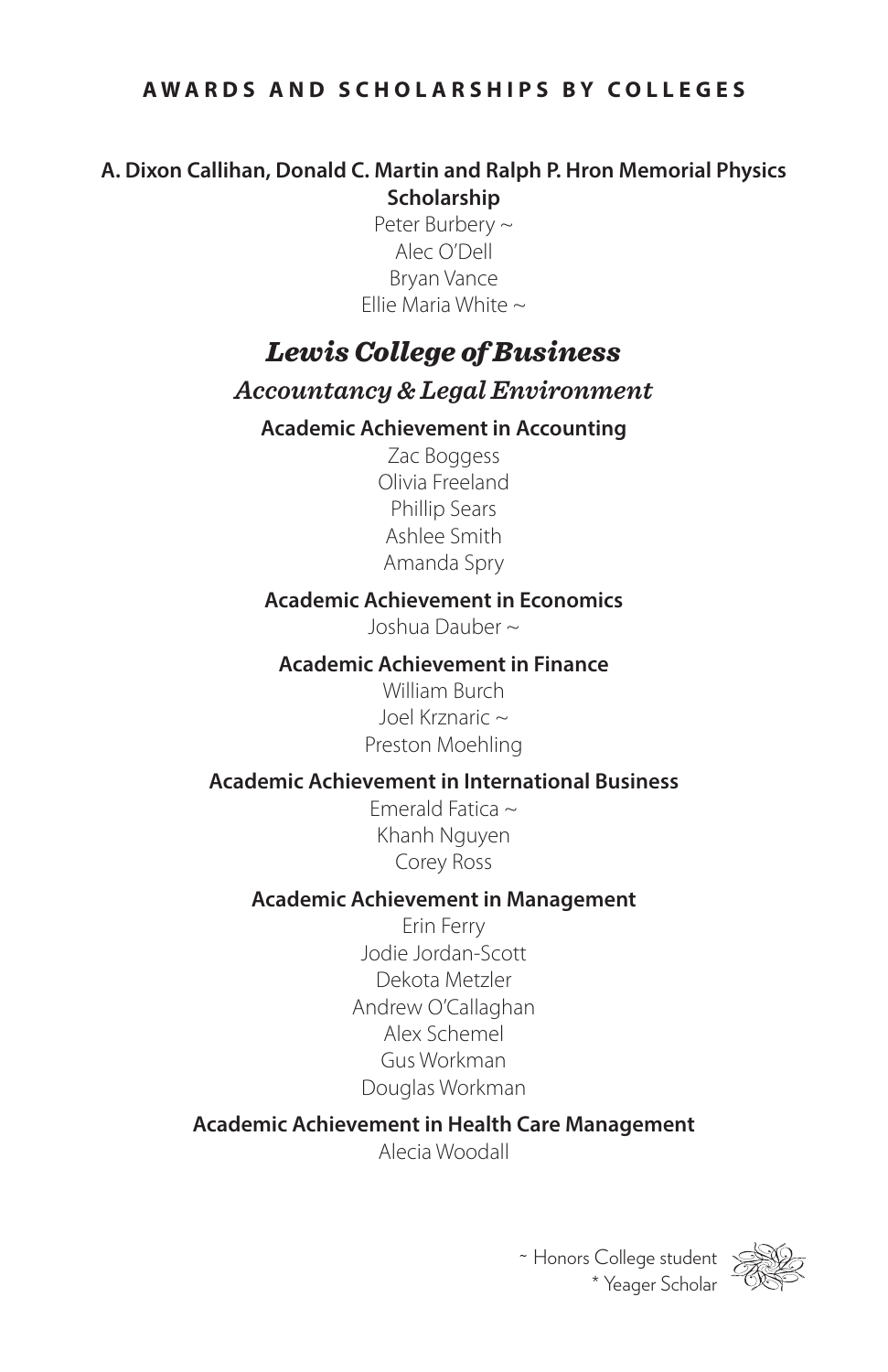## **THE HONORS COLLEGE**

#### **The A. Mervin Tyson Award**

*Given annually to an outstanding student in the Honors College upon nomination by Honors seminar faculty*

Abigail Dropik

**Hedrick Scholarship** Rachel Lykins

#### **Jean McAllister Albarran Scholarship**

Dominic Collins Courtney Lulek

## **Outstanding Student in Honors Seminars**

Tyler Herbert Sydney Adkins Ellie Maria White

## **M A R S H A L L U N I V E R S I T Y ' S 2 0 2 0 - 2 0 2 1 NATIONAL SCHOLARSHIP WINNERS, ALTERNATES, FINALISTS AND SEMIFINALISTS**

**Semifinalist, Fulbright U.S. Student Program** Paige Looney \*

**Alternate, Fulbright U.S. Student Program**

Steven Schumann

![](_page_14_Picture_13.jpeg)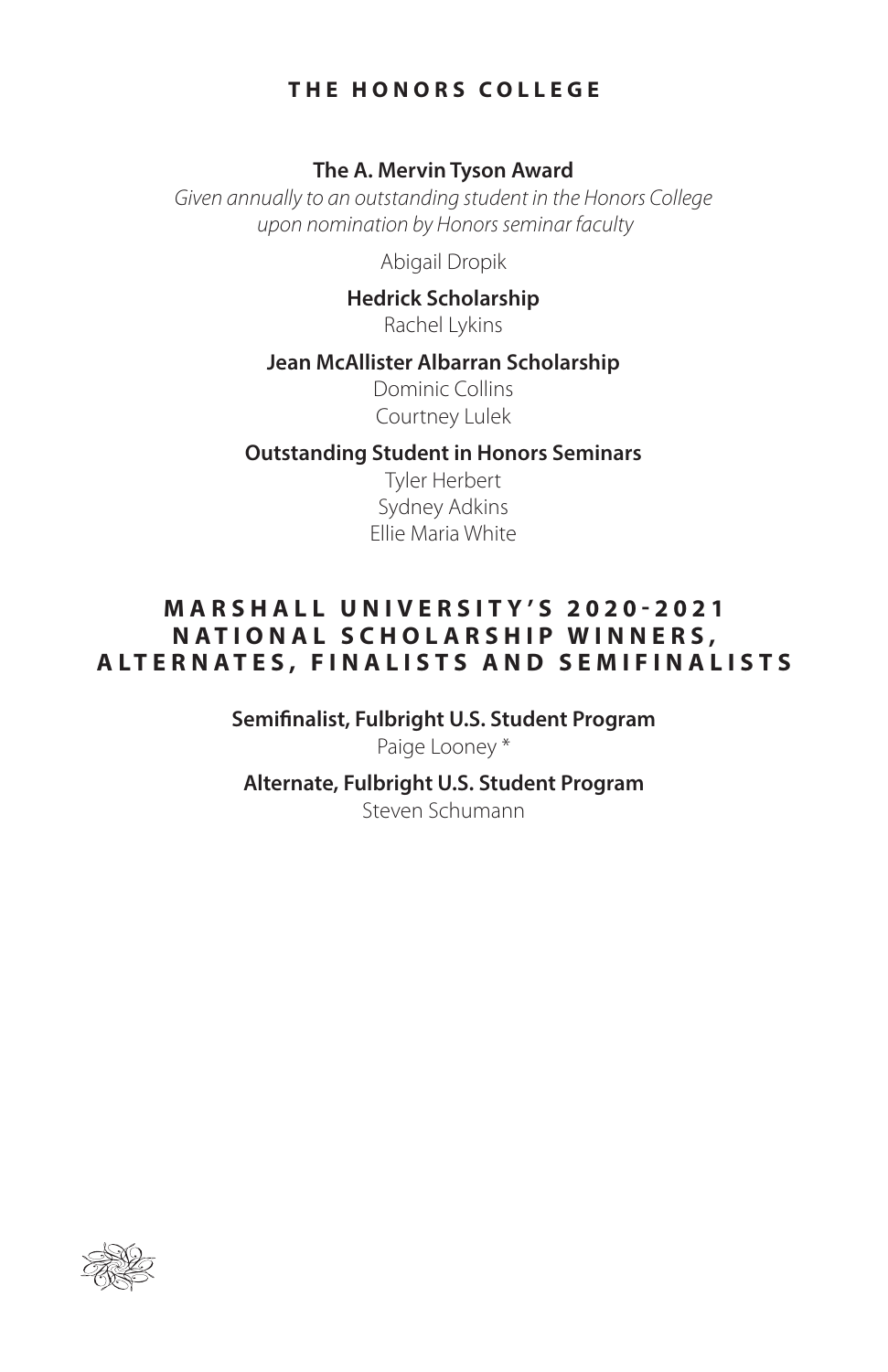### **UNIVERSITY HONORS GRADUATES**

#### *Graduating with University Honors*

Alexis Brooke Adkins \* Ala-Eddin Yassin Al-Astal Kelly Rae Begil Lauren Bromund William Isaac Brown Haylie N Bryant Jordyn Raeann Bryson \* Sydnie Nicole Bumpus Erica Michelle Burns \* Samuel C Casto Sophia M Celdran Hibba Chaudhry Parker Andrew D'Antoni Joshua B Davis Benjamin J Day Abigail Rose Dropik Grace A Edmunds Bouthiana Farah Fathallah \* Austin F Fry Christopher Grahe Levi Wallace Haines Christoph Daniel Hart Lily Katherine Jurskis \* Shay Marie Kaminski Selena Khanna Iram M Kingson Joel N Krznaric Olivia E Lewis Chloe' Madison Marcum Cara Nina Martin Darby Jo McCloud Sarah Josephine McGlumphy Skylar A Mease Andrew S Milton Emily Grace Moles Alexis A Moore Sara Isabella Moreno

![](_page_15_Picture_3.jpeg)

\* Yeager Scholar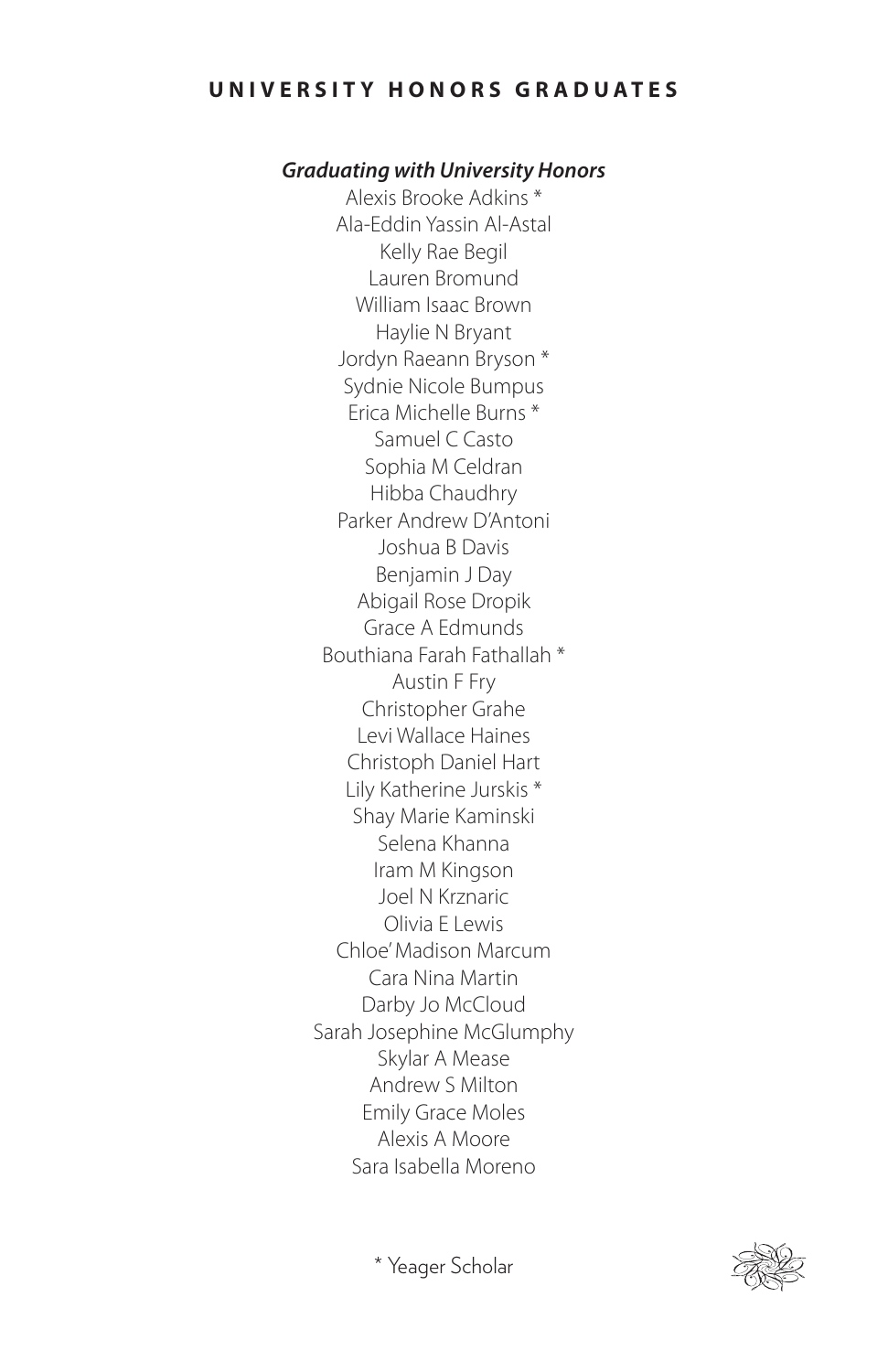### **UNIVERSITY HONORS GRADUATES**

George Blass Morrone IV Phillip Roger Murphy Skylar Marie Rader Asad I Ranavaya Jack Jeffrey Ray Grace Elizabeth Reed \* Ashton P Rexroad Olivia Grace Tolliver Rogers \* Isabella Grace Scarberry Rachel Lykins Sharp Coy Smith Jackson David Starkey Travis W Stevens Amber Lynn Sturgill William Thompson Jensen Avery Tucker Ian Patrick Waddell Brayden Matthew Willmore

![](_page_16_Picture_2.jpeg)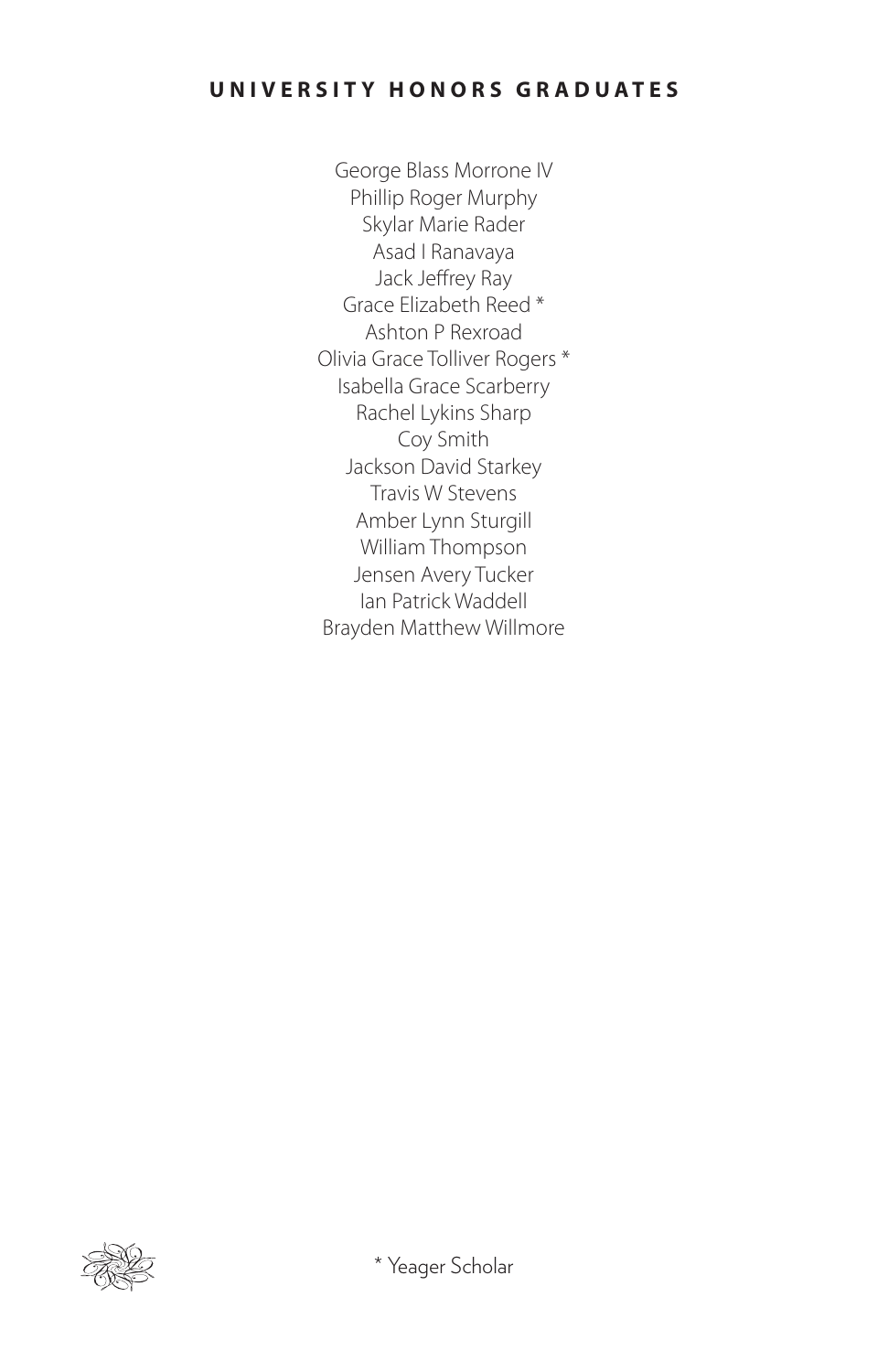## **H O N O R S FAC U LT Y 2020-2021 ACADEMIC YEAR**

The Honors College wishes to thank the faculty who provided outstanding honors seminars (FYS100H, HON 200 and HON 480) to Honors students during this academic year. We are also grateful for the faculty who taught a wide variety of departmental honors-designated courses that contribute to honors education at Marshall who are listed with the department within which they taught one or more honors sections.

> Professor Clara Adkins, *Communication Studies* Dr. Karna Basant, *Mathematics* Professor Michelle Biggs Dr. Britani Black Dr. Tim Burbery, *English* Dr. David Cartwright Dr. Mike Castellani, *Chemistry* Professor Tammy Corbett-Alderman, *Psychology* Professor Sarah Davis Professor Shoshannah Diehl, *English* Dr. Christine Ingersoll Dr. Slav Gratchev Dr. Brian Hoey Professor Nancy Jackson, *Communication Studies* Professor Matthew James Dr. Kelli Johnson Dr. JiYoon Jung, *Mathematics* Professor Kay Lawson Professor Nicole Lawrence, *English* Dr. Kristen Lillvis Dr. Marianna Linz Dr. Nicki LoCascio Dr. John Markiewicz, *Chemistry* Dr. Molly McClennen Dr. Rachael Peckham Professor Patricia Proctor Dr. Robin Riner, *Sociology & Anthropology* Dr. Melisa Reed Professor Sandra Reed Dr. Forrest Roth, *English* Dr. Phil Rutherford, *History* Dr. Stefan Schöberlein, *English* Dr. Nadja Spitzer, *Biological Sciences* Dr. Donna Sullivan, *Sociology & Anthropology* Professor Chelsea Wallen, *Psychology* Professor Mary Welch

![](_page_17_Picture_3.jpeg)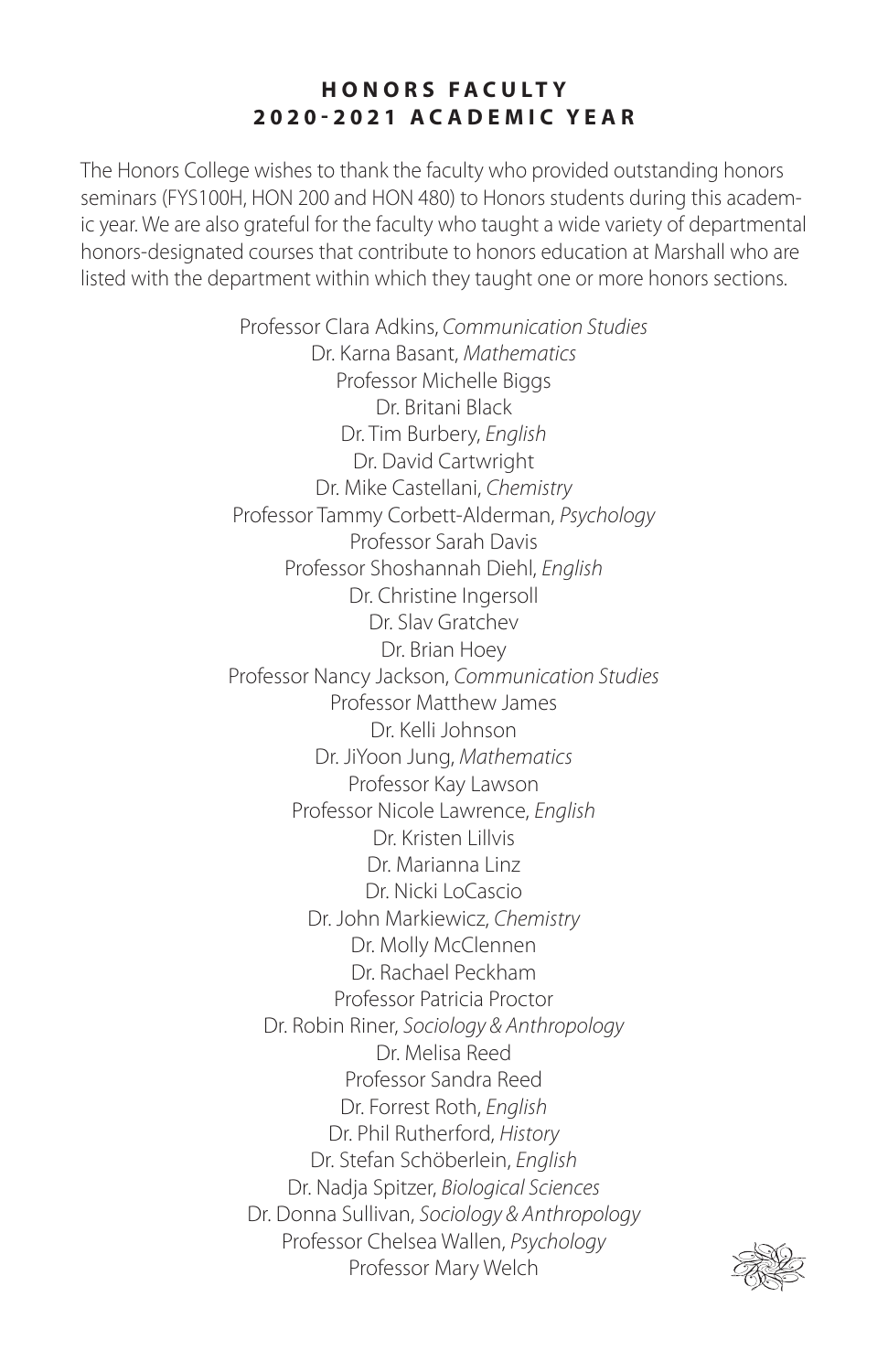### **H O N O R S C O L L E G E C U R R I C U L U M AND POLICIES COMMITTEE 2020-2021**

## **Tyson Ang**

Marketing, College of Business

**Brian Antonsen** Biological Sciences, College of Science

### **Isaac Larison**

Literacy Education, College of Education and Professional Development

## **Sandra Reed [Fall 2020] and Rachel Danford [Spring 2021]**

Art and Design, College of Arts and Media

**Jana Tigchelaar** English, College of Liberal Arts

## **Paulus Wahjudi**

Computer Science, College of Engineering and Computer Sciences

### **Grace Reed**

Student Representative, Honors College

**Brian A. Hoey** Honors College Associate Dean, HCCAP Chair

> **Nicki LoCascio** Honors College Dean

> > **Sande Yentes** Honors Advisor

## **Kate McComas**

Office Administrator, HCCAP Secretary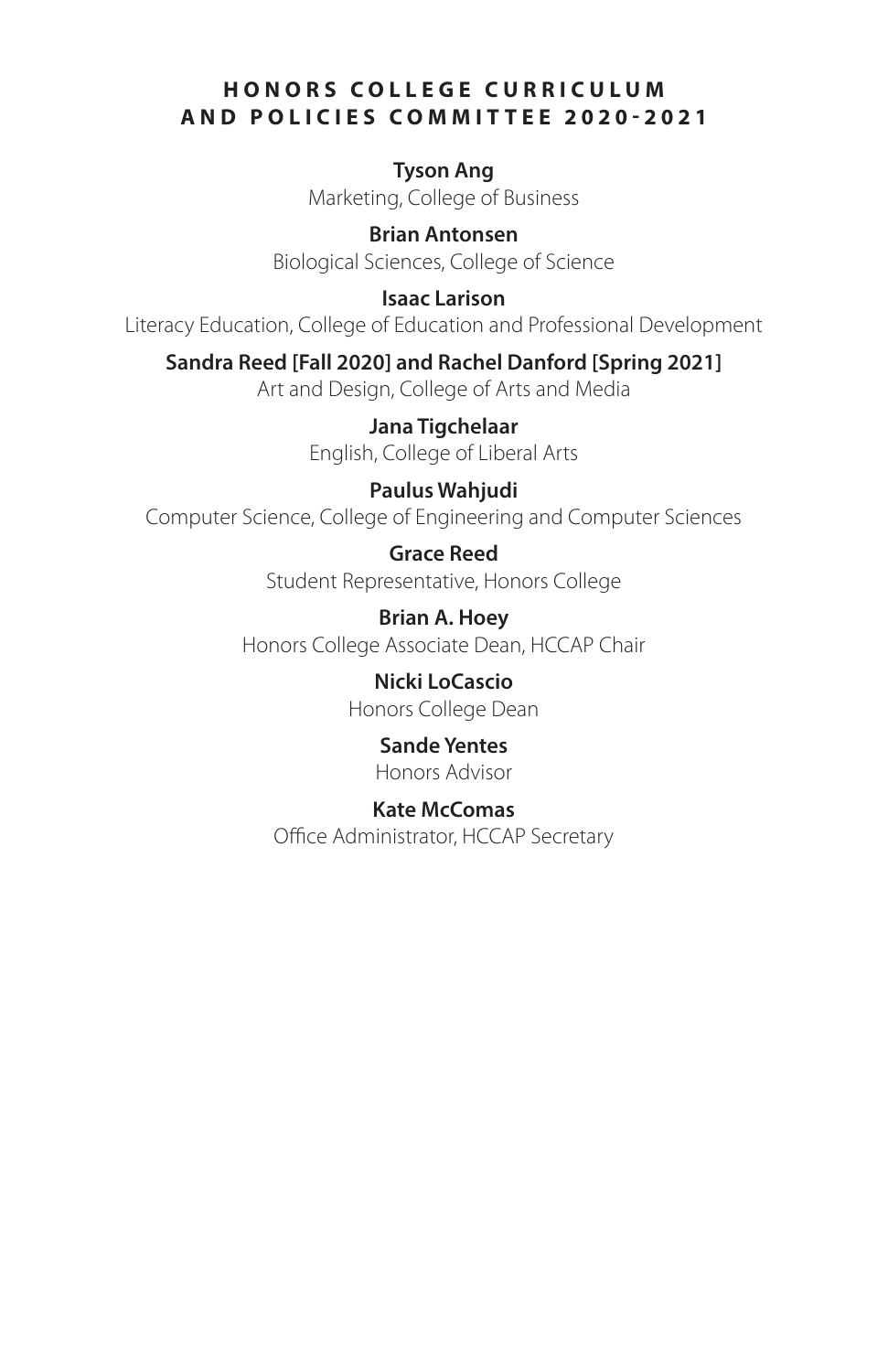#### **HONORS COLLEGE STUDENT ASSOCIATION STEERING COMMITTEE 2020-2021**

HON 488

**Eric Dillon** President

**Kaden Thomas** Vice-President

**Annika Behnke**  Secretary (Fall 2020)

**Ian McKnight** Secretary (Spring 2021)

> **Cameron Blizzard**  Member

**Bouthiana Fathallah**  Member

**Ashley Grimmett**  Member

> **Joel Krznaric**  Member

**Alyssa Milbee**  Member

**Logan Rose**  Member

**Maddy Scott**  Member

![](_page_19_Picture_13.jpeg)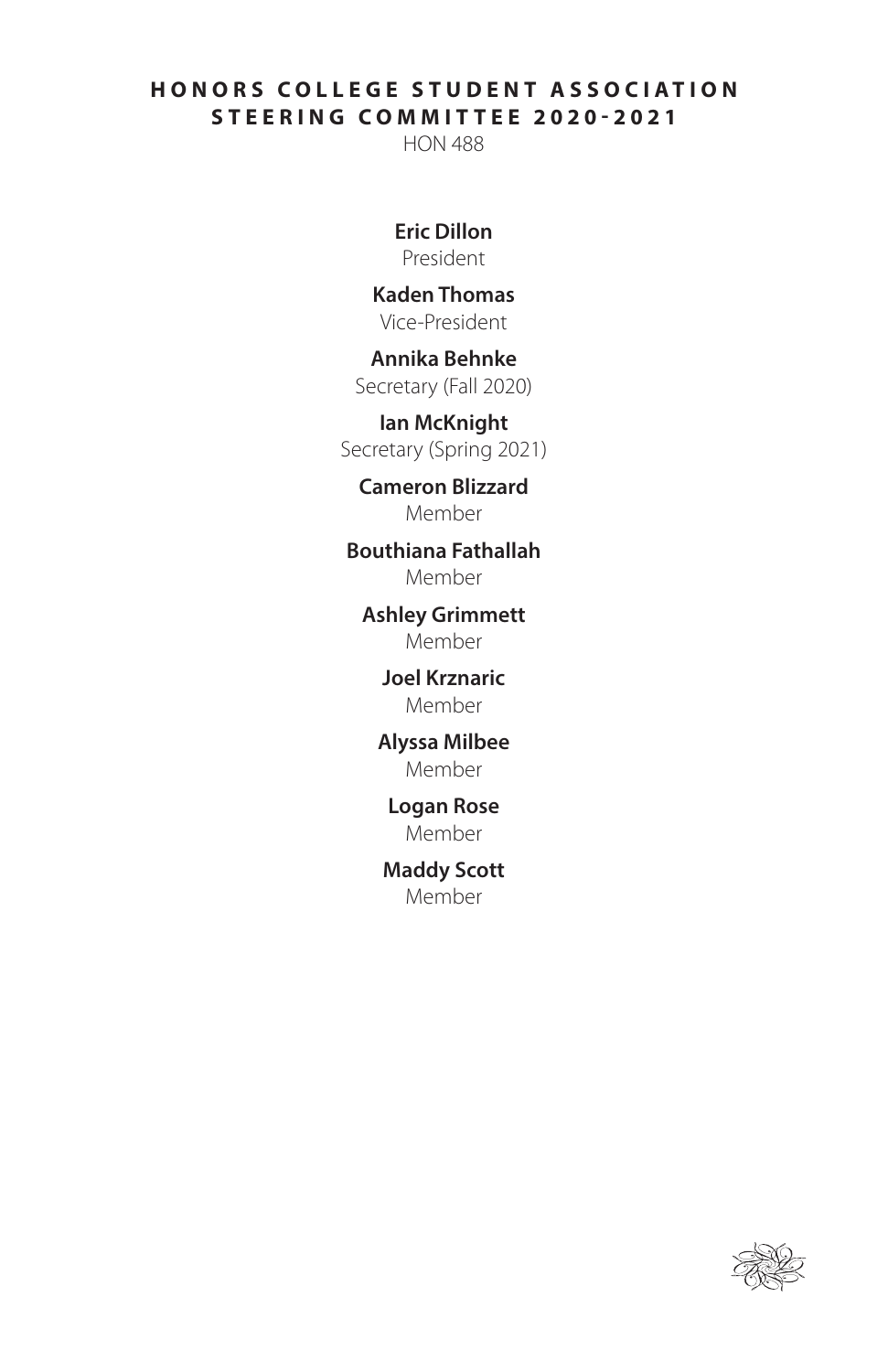### **T H E H O N O R S O R A C L E 2 0 2 0 - 2 0 2 1**

HON 484

#### **Brian Hoey**

Executive and Layout Editor

#### **Averi Aya-Ay** Writer

### **Dominic Collins**

**Writer** 

#### **Bouthiana Fathallah**

Writer

#### **Lauren Fife**

Writer

#### **Alyssa Milbee** Writer

### **Audrey Stark**

Writer

#### **HONORS COLLEGE STAFF**

**Cara Bailey** Coordinator, Yeager Society

**Mallory Carpenter** Program Manager, National Scholarships

> **Dr. Brian A. Hoey** Associate Dean, Honors College

> > **Dr. Nicki LoCascio** Dean, Honors College

**Kate McComas** Office Administrator

> **Sande Yentes** Honors Advisor

![](_page_20_Picture_22.jpeg)